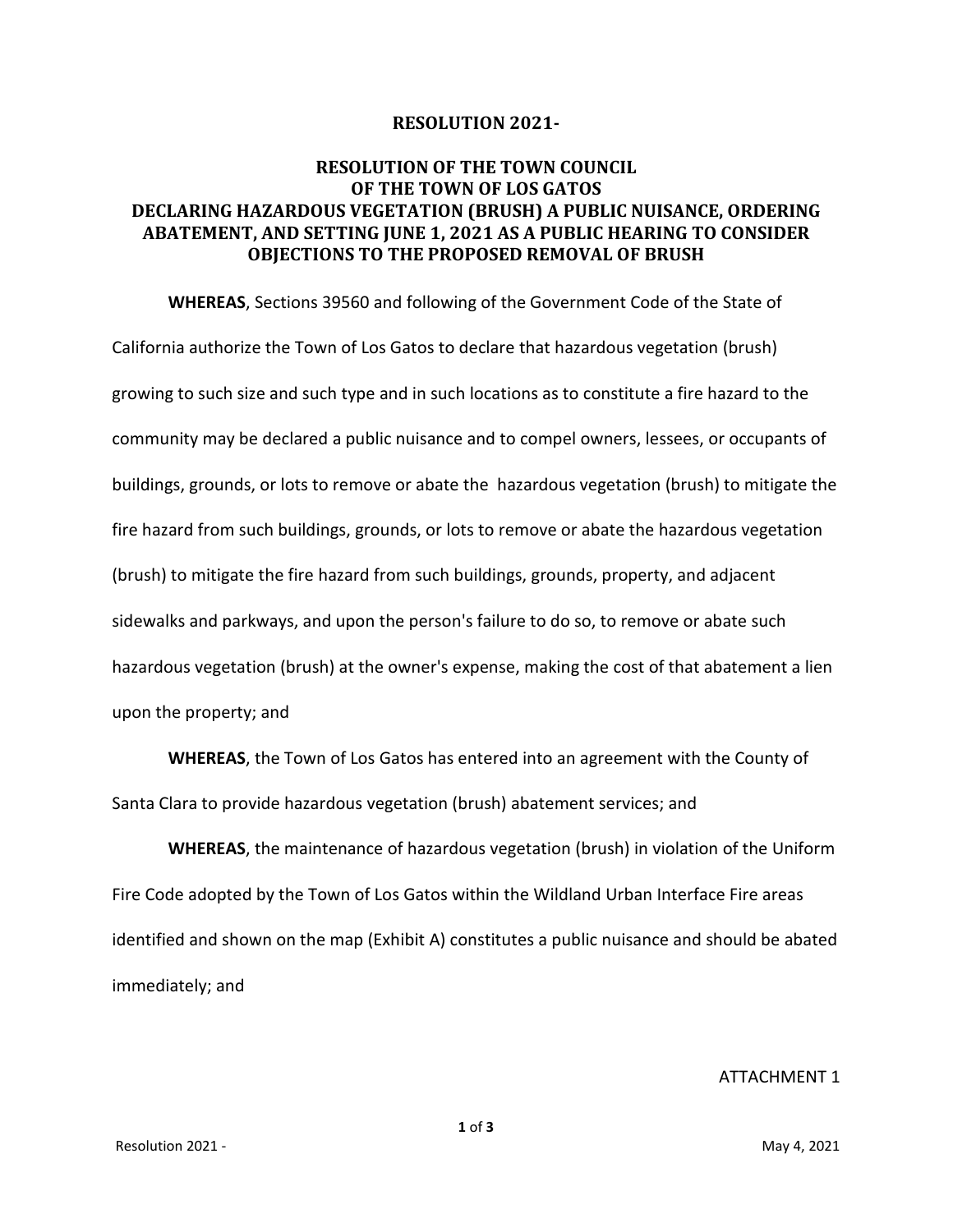**WHEREAS**, the Santa Clara County Fire Department has mailed notices to property owners within the Wildland Urban Interface areas notifying them of the need to abate hazardous vegetation (brush) violations and explaining the steps necessary to correct such violations.

**NOW, THEREFORE, BE IT RESOLVED** by the Town Council of the Town of Los Gatos, and the Town Council hereby finds that hazardous vegetation (brush) is a wood, perennial plant usually with multiple stems and trunks under ten feet in height and is indigenous to the hillside area. Hazardous vegetation (brush) is also known to have a high oil, high resin, or low moisture contention in their leaves and branches. Examples of this type of plant material include California Sagebrush, Greaswood or Chamise, Scotch Broom and Toyon. Unabated growth of hazardous vegetation (brush) upon and adjacent to private property within the hillside hazardous fire area and adjacent parkways and sidewalks is a public nuisance and should be abated. The Director of Parks and Public Works shall act as the Superintendent for purposes of giving notice, supervising performance of the agreement with the County of Santa Clara, and evaluating the costs of abatement.

**BE IT FURTHER RESOLVED** that the Town Clerk is directed to mail notice of this resolution to the persons designated by the Superintendent in conformance with the Government Code and publish notice of this resolution as provided in the Government Code.

**BE IT FURTHER RESOLVED** that unless the hazardous vegetation (brush) violations are corrected within the time specified in a written agreement with the Superintendent or the Superintendent's representative, the Town of Los Gatos shall cause such nuisance to be abated, and the expense thereof assessed upon the lots or lands from which or on which the